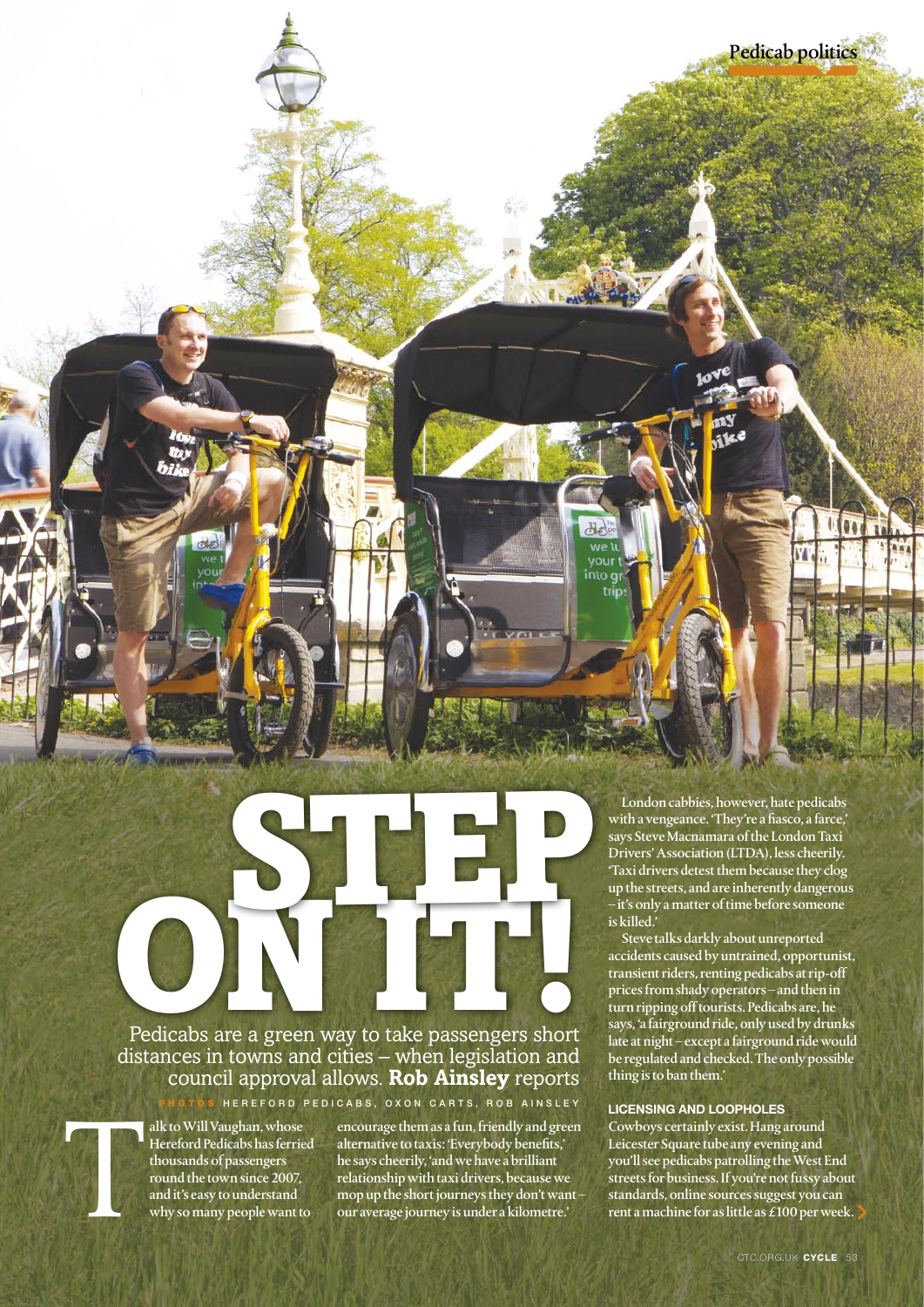

"AT TIMES, TOM FEELS THE council has 'gone out of its WAY TO MAKE things difficult FOR US"

But London's many reputable pedicab operators pride themselves on their commitment to standards and quality. Bugbugs, for example, train their riders to Bikeability Level 3, plus an extra pedicab module designed along with CTC, and have always held insurance cover.

And, even according to figures from pedicab-hating TfL (Transport for London), people like them. Their 2009 survey suggested the overwhelming majority of users are holidaymakers, riding for fun or curiosity. They're no commercial challenge to taxis (a point cabbies readily acknowledge): three-quarters of journeys are under threequarters of a mile, costing roughly a tenner, and three-quarters say they'd use pedicabs again.

The capital has pedicab cowboys because of a historical legal quirk. Outside London, pedicabs are classed as 'Hackney Carriages' – i.e. taxis – and can be licensed by local authorities, though it rarely happens. Without a licence, they're restricted to pre-booking – which usually means tours, weddings, and the odd corporate or hen do.

But in London, they're not classed as such – which means they're not subject to licensing restrictions, and are free to ply for hire, unregulated and uninsured. Everyone agrees this isn't working.

## **Fare's fair**

Chris Smallwood, of the London Pedicab Operator's Association (and founder of Bugbugs in 1998), has been battling for regulation for over a decade in standards, training and licensing – even specific ranks – to legitimise pedicabs in London, and stop the cowboys. He rebuffs talk of accidents, saying TfL's own figures show only a handful, most caused by vehicles, all minor.

This autumn, the Law Commission will draft a bill for parliament rationalising legislation on taxis and private hire. If MPs





In the photos 1 **Tom Maxwell of Oxon Carts: denied a 'taxi' licence**

<sup>2</sup>**London pedicabs are unregulated at the moment <sup>1</sup>** <sup>3</sup>**Oxon Carts are restricted to pre-booked work** 

take up the bill, it could clear up the whole pedicab situation nationally. Which could lead to regulated pedicabs booming in London… or their removal from the capital. Because TfL and the mayor, Boris Johnson – in thrall to the taxi lobby, Chris says – want regulation so they can ban pedicabs completely.

The bitter, long-running London pedicab versus taxi debate is one of Machiavellian politics and complex legal manoeuvring with 'statutory instruments' and 'Henry VIII clauses'. 'The taxi fraternity have thwarted our every move,' says Chris, 'constantly moving the goalposts, and Westminster Council and TfL have concocted elaborate shams.'

Outside London, Will Vaughan's Hereford company is unusual in being licensed for ply-for-hire. They pay £300 a year per cab licence, the same as taxis. He says getting licensed was 'easier than it's sometimes made out to be! We met with the local authority and the tourism department and focused on the benefits. We understand we need to be licensed – all our employees are checked out. The council were behind us, and it benefits everyone. They get money out of us!' They set no 'fares' – passengers donate what they like after a trip.